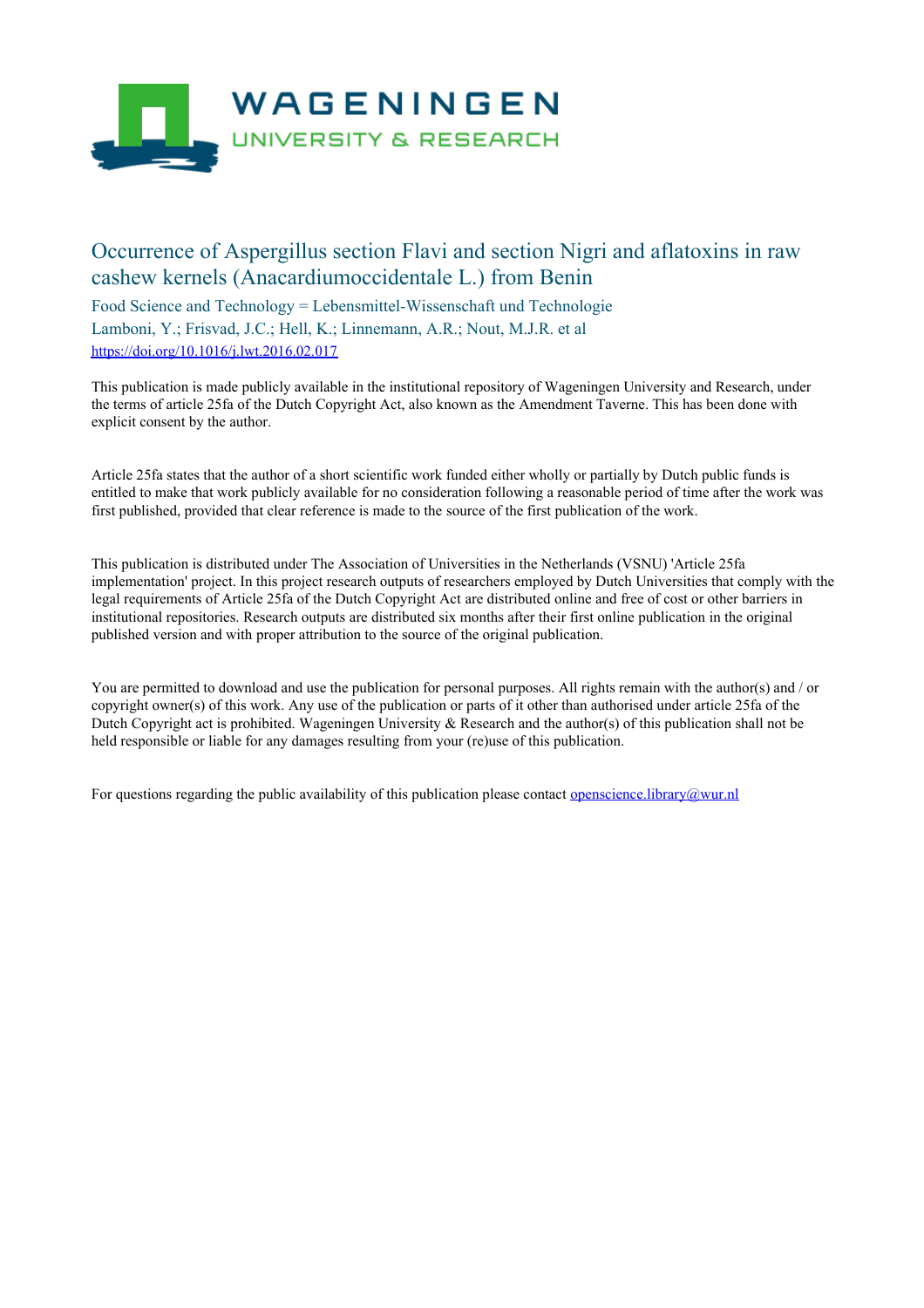### LWT - Food Science and Technology 70 (2016)  $71-77$  $71-77$



Contents lists available at ScienceDirect

# LWT - Food Science and Technology

journal homepage: [www.elsevier.com/locate/lwt](http://www.elsevier.com/locate/lwt)



# Occurrence of Aspergillus section Flavi and section Nigri and aflatoxins in raw cashew kernels (Anacardiumoccidentale L.) from Benin



Yendouban Lamboni <sup>a, b, c, d</sup>, Jens C. Frisvad <sup>b</sup>, Kerstin Hell <sup>a</sup>, Anita R. Linnemann <sup>c</sup>, Rob M.J. Nout <sup>d</sup>, Manuele Tamo <sup>a</sup>, Kristian F. Nielsen <sup>b</sup>, Martinus A.J.S. van Boekel <sup>c</sup>, Eddy J. Smid <sup>d, \*</sup>

<sup>a</sup> International Institute of Tropical Agriculture, 08 BP 0932 Tri postal, Cotonou, Benin

<sup>b</sup> Department of Systems Biology, Technical University of Denmark, Building 221, DK-2800 Kgs, Lyngby, Denmark

<sup>c</sup> Food Quality and Design Group, Wageningen University, P.O. Box 17, 6700AA, Wageningen, The Netherlands

<sup>d</sup> Laboratory of Food Microbiology, Wageningen University, P.O. Box 17, 6700AA, Wageningen, The Netherlands

## article info

Article history: Received 13 November 2015 Received in revised form 15 January 2016 Accepted 7 February 2016 Available online 11 February 2016

Keywords: Aspergillus section Flavi Aspergillus section Nigri Aflatoxins Cashew nuts Benin

## ABSTRACT

The objective of this study was to evaluate the presence of Aspergillus section Flavi and A. section Nigri in cashew nuts harvested in the Northern Guinea (NG) and Southern Sudanian (SS) agro-ecological zones of Benin. Also, the presence of aflatoxins was investigated. For detection of fungal contamination, a total of 100 kernels/sample (with disinfection) and 40 kernels/sample (without disinfection) were plated. Seventy samples from fourteen villages were used. Aflatoxins occurrence was analysed on 84 samples by ultra-high performance liquid chromatography tandem mass spectrometry (UHPLC-MS/MS). The average water content and the cashew nuts count were respectively 8.6% and 172 nuts/kg in NG and 8.7% and 174 nuts/kg in SS. Significant differences between villages in both zones were found for both water content and nuts count. In disinfected samples, strains of Aspergillus section Nigri were predominant, in NG and SS zones (90.2% and 87.2%) respectively. When non disinfected kernels were plated, A. section Nigri was predominant in both NG and SS zones, with percentages of 89.7% and 93.4%, respectively. None of the 84 nuts samples were positive for natural occurrence of aflatoxins with a detection limit of 0.05  $-0.2$  µg/kg.

© 2016 Elsevier Ltd. All rights reserved.

# 1. Introduction

The cashew (Anacardium occidentale L., Anacardiaceae) originates from north-eastern Brazil and was introduced, in the sixteenth century, in other tropical regions of the world. Its edible part is one of the major agricultural export crops in Benin. In Benin, in 2012 cashew nut trees were cultivated on about 468.000 ha. The average production over the last 5 years was approximately 128 tons per year. In 2011, the annual turn-over for cashew exports was estimated at 150 million US dollars [\(FAOSTAT, 2015](#page-7-0)). Beninese cashew nuts account for 8% of national export revenues and 25% of agricultural export revenues [\(ACi, 2010](#page-7-0)).

Nuts are susceptible to fungal growth according to their intrinsic characteristics of water activity, moisture content, nutrient

E-mail address: [eddy.smid@wur.nl](mailto:eddy.smid@wur.nl) (E.J. Smid).

composition and pH which favour the growth of fungi ([Tolosa, Font,](#page-7-0) [Manes,](#page-7-0) & [Ferrer, 2013](#page-7-0)). According to [Milhome et al. \(2014\),](#page-7-0) cashew nuts are subject to pre and post-harvest fungal contamination facilitating the production of mycotoxins.

Mycotoxins are secondary metabolites produced by certain type of filamentous fungi. Aspergillus is one of the most important genera including section Flavi with more than twenty species ([Varga, Frisvad,](#page-7-0) & [Samson, 2011](#page-7-0)). The predominant fungi reported on cashew nuts are Aspergillus niger, A. flavus, Mucor spp. and Rhizopus spp [\(Adebajo](#page-7-0) & [Diyaolu, 2003; Freire, Kozakiewicz,](#page-7-0) & [Paterson, 1999](#page-7-0)). with A. flavus and A. parasiticus being the main producers of aflatoxins.

Around 20 chemically related compounds are called by the term aflatoxins in which the most important are  $Aff<sub>1</sub>$ ,  $Aff<sub>2</sub>$ ,  $Aff<sub>1</sub>$  and  $A f G<sub>2</sub>$ . AfB<sub>1</sub> is the most toxic variant and has been classified by the International Agency for Research on Cancer as a group 1 carcinogen primarily affecting the liver ([IARC, 1993\)](#page-7-0). The European  $\alpha$  Corresponding author. Tel.: +31 317482834.  $\alpha$  commission's regulations set limits for AfB<sub>1</sub> and total aflatoxins of 5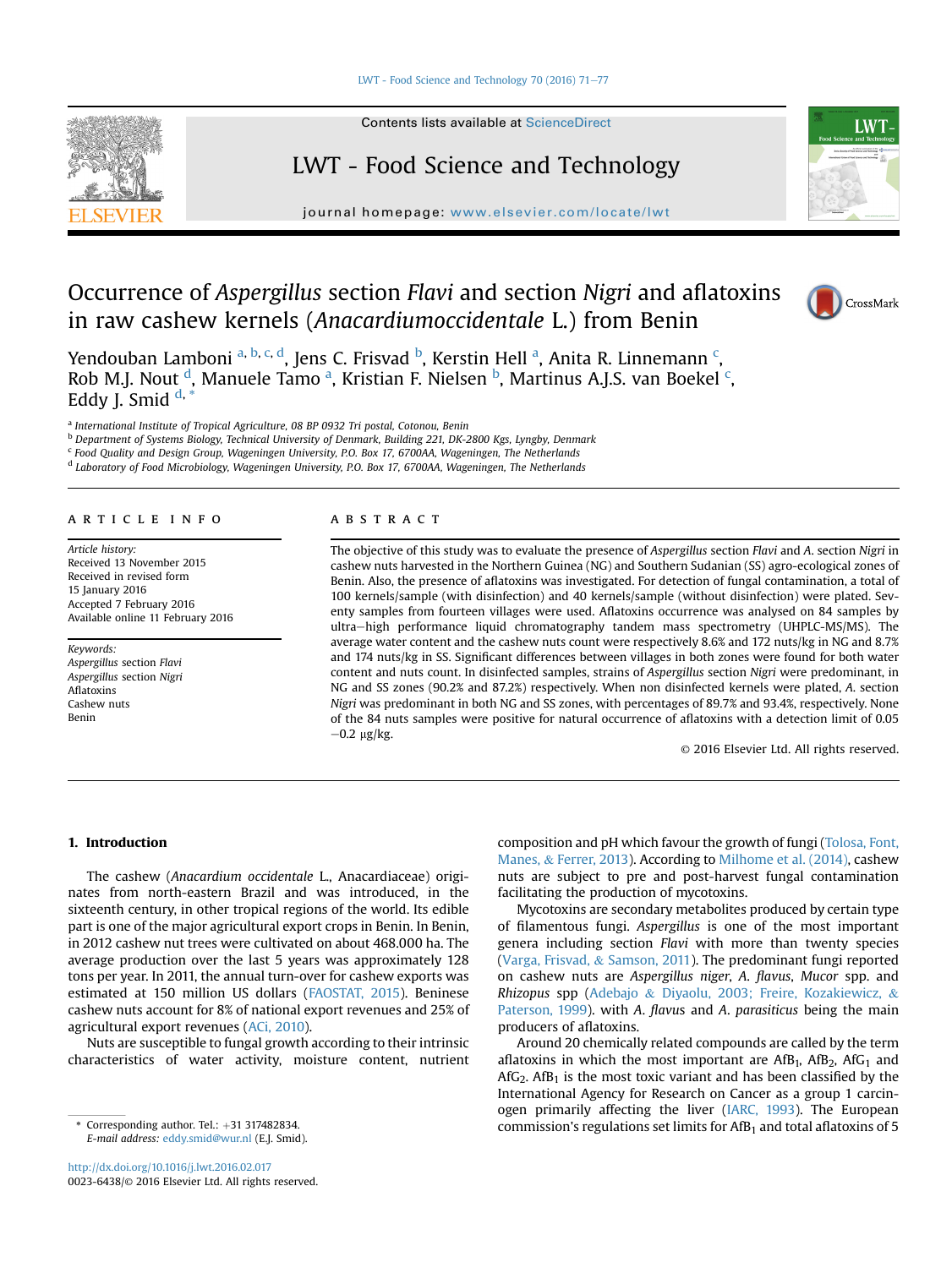and 10 µg/kg, respectively, for cashew nuts to be subject to sorting or other physical treatment, and of 2 and 4 mg/kg respectively, for processed nuts intended for direct human consumption ([European](#page-7-0) [Commission, 2010\)](#page-7-0).

Several authors have reported the presence of mycotoxigenic fungi on cashew nuts and cashew products ([Abdulla, 2013; Freire](#page-6-0) [et al., 1999; Lawal](#page-6-0) & [Fagbohun, 2014](#page-6-0)). Detectable levels of aflatoxins on processed cashew nuts were reported in several countries including Venezuela ([Acevedo, Smith, Ana,](#page-6-0) & [Villarroel, 2011\)](#page-6-0), Iraq ([Abdulla, 2013\)](#page-6-0) and Brazil ([Milhome et al., 2014](#page-7-0)) but on raw cashew nuts, there is few data about natural occurrence of aflatoxins.

The aim of this study is to evaluate the occurrence of Aspergillus section Flavi and A. section Nigri on raw cashew nuts from northern Benin, and to investigate the presence of aflatoxins in these kernels. This is also the first report to describe the incidence of fungal contamination and presence of aflatoxins in raw cashew kernels from Benin.

# 2. Materials and methods

#### 2.1. Sampling area-geographic and climatic characterization

Cashew nuts were sampled in production areas covering two agro-ecological zones of Benin in 2013: Northern Guinea (NG) and Southern Sudanian (SS). NG lies within latitudes  $8°1'$  and  $10°6'$  N whereas SS lies within latitudes 9°4' and 12°3' N. NG and SS are covered by a unimodal rainfall distribution averaging 1000 mm annually, and maximum temperatures varying from 28 °C to 40 °C.

Fourteen villages were selected for sampling: Alafiarou, Bante, Ina, Kilibo, Tchaourou, Tchatchou and Toui (in NG) and Birni, Chabikouma, Kolokonde, Nagayile, Patargo, Penessoulou and Pira (in SS). These villages were selected based on their accessibility [\(Fig. 1\)](#page-3-0).

## 2.2. Sampling procedure

Sampling was done according to [Whitaker, Slate, Doko,](#page-7-0) [Maestroni, and Cannavan \(2010\)](#page-7-0) and the European Regulation [\(EC](#page-7-0) [No. 401/2006](#page-7-0)) describing the methods of sampling and analysis for the official control of the levels of mycotoxins in foodstuffs for small lots. In each village, ten farmers, with cashew farm's area of 5 ha or more, were identified, and harvested cashew nuts were sampled. Polyethylene bags, jute bags, plastic or metal basins and in piles on the ground, are the most common storage systems used in the study area. The available nuts, were thoroughly mixed and 10 different incremental samples were taken to approximately 3 kg from each farmer. The samples were then labelled, placed in paper bags and transported within the next 3 days to the laboratory. A total of 140 samples were collected. To prevent postharvest changes, samples were stored at 4  $\degree$ C for further analysis except sub-samples for water content analysis.

## 2.3. Cashew kernels extraction

The water content, microbial contamination and the aflatoxins content were evaluated on cashew kernels. From each nut, the shell was cut in two pieces, using a sharp scalpel and the two cotyledons were extracted. The extraction was done under aseptic conditions. Cross contamination was prevented by disinfecting the scalpels with 90% ethanol. The extracted kernels were put in plastic bags and kept in a refrigerator at 4  $\rm{^{\circ}C}$  for further analysis.

## 2.4. Evaluation of nuts count and water content

The count is defined as the number of nuts per kilogram [\(ACi,](#page-7-0) [2012](#page-7-0)). Evaluation was done by mixing each sample and counting

#### 3 replicates of 1 kg.

The water content was determined using the oven-drying method prescribed by ISO 665-2000 ([UNECE, 2002\)](#page-7-0). In duplicate, 10 g  $\pm$  1 mg of crushed kernels were placed in a metal box, dried at 103  $\pm$  2 °C for 6 h at atmospheric pressure, with further drying for 3 h until constant mass was reached. The mean water content was calculated and expressed as percentage on wet weight basis.

## 2.5. Mycobiota isolation and identification

## 2.5.1. Culture media

For mycobiota isolation, several media were used: Dichloran 18% glycerol agar (DG18, Oxoid) ([Pitt](#page-7-0) & [Hocking, 1997\)](#page-7-0) for growth of spores present on cashew kernels; Czapek yeast autolysate (CYA) agar [\(Frisvad](#page-7-0) & [Samson, 2004\)](#page-7-0), Malt extract agar (MEA, Oxoid) ([Samson, Houbraken, Kuijpers, Frank,](#page-7-0) & [Frisvad, 2004](#page-7-0)), and Yeast extract sucrose agar (YES) [\(Pitt](#page-7-0) & [Hocking, 1997](#page-7-0)) for isolation, morphological observation and identification.

## 2.5.2. Surface disinfection plating

Seventy samples were used for surface disinfection. In order to evaluate the presence of fungi on 100 cotyledons per village, 5 replicates of 4 cotyledons from 5 subsamples per village were randomly picked and surface sterilized for 2 min in 0.4% aqueous solution of sodium hypochlorite, followed by three subsequent rinsings of 2 min with sterile ultrapure water (Millipore Synergy® UV, Molsheim, France). With sterile forceps, the cotyledons were plated together equi-spaced from each on DG18; two of the cotyledons having their inner surface turned up and the remaining two having their outer surface turned up (Suppl. Fig. 1) according to [Adebajo](#page-7-0) & [Diyaolu \(2003\)](#page-7-0). Plates were incubated in perforated plastic bags at 25  $\degree$ C in the dark for 7 days. After the incubation period, the number of cotyledons on which fungal growth was noticed and which showed morphologies consistent with Aspergillus section Flavi and A. section Nigri, were counted separately. These strains were isolated and inoculated at three points equidistant from the centre on CYA, MEA and YES and incubated at 25  $\degree$ C in the dark for 7 days for morphological observation and identification. The strains identified in Aspergillus Section Flavi were A. flavus, A. tamari, A. costaricaensis, A. minisclerotigenes and A. nomius. Other species belonging to Eurotium and Rhizopus and Mucor were also recorded.

## 2.5.3. Non-disinfection plating

The above mentioned plating method was used for direct plating of cashew cotyledons on DG18 without any surface disinfection. A total of 40 cotyledons (2 replicates of 4 from 5 subsamples per village) were plated and all the strains belonging to Aspergillus section Flavi and A. section Nigri were transferred to CYA, MEA and YES for identification.

Colony morphology, spore characteristics, mycelium growth, reverse plate observation and microscopic mounts were used for the identification of the strains according to taxonomic schemes and illustrations in [Pitt and Hocking \(2009\), Samson, Hoekstra,](#page-7-0) [Frisvad, and Filtenborg \(2002; 2007; 2014\)](#page-7-0) and [Varga et al. \(2011\)](#page-7-0).

#### 2.6. Statistical analysis

Simple descriptive analysis was used to evaluate the occurrence and the percentage of fungi. The frequencies of fungi occurrence were calculated as a percentage of cotyledons contaminated. Oneway ANOVA followed by Tukey HSD test ( $p \le 005$ ) was used to separate average means of water content and nuts counts. T-test was used to separate means across the two agro-ecological zones. In the case there was significant difference between infection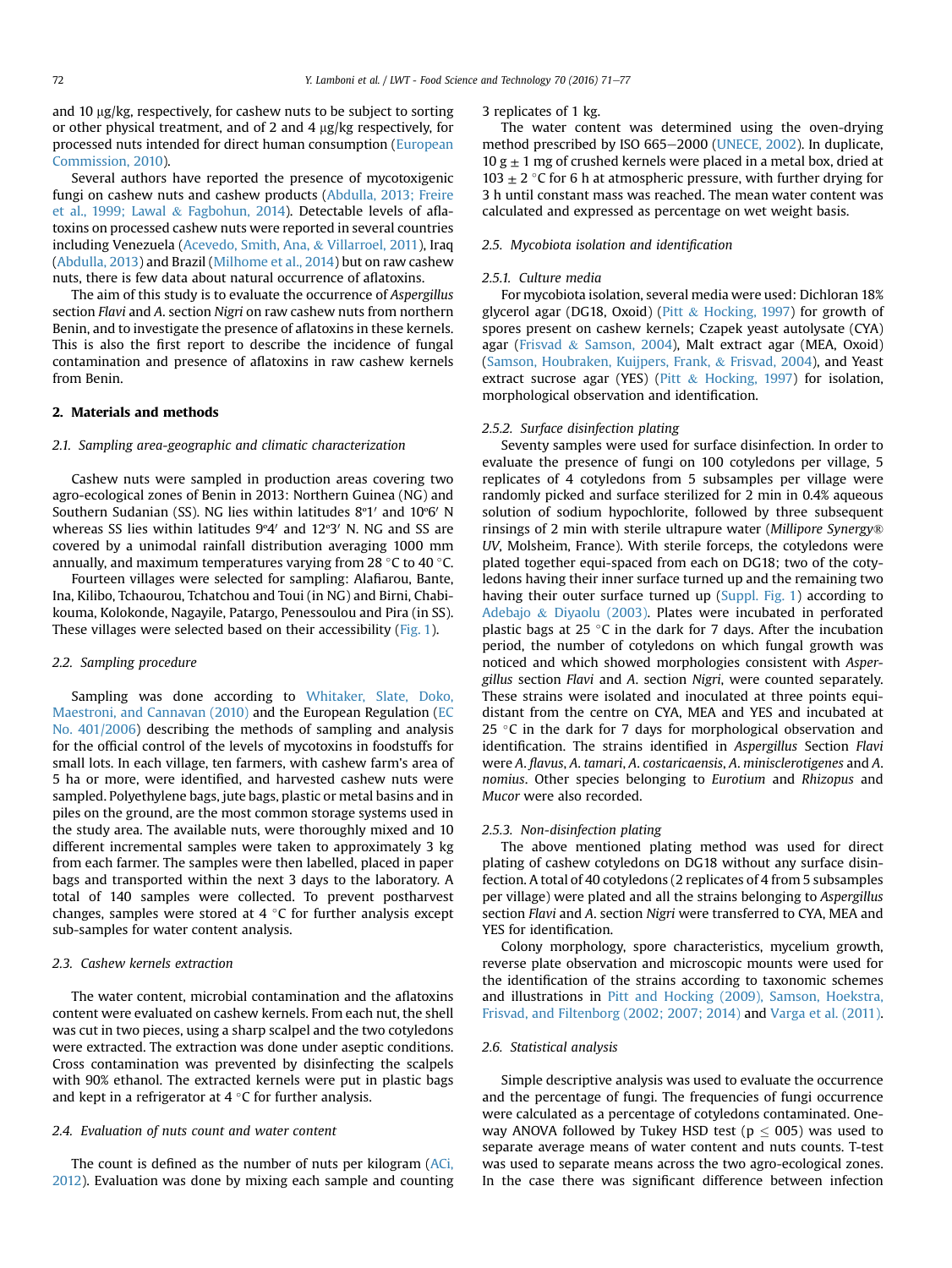<span id="page-3-0"></span>

Fig. 1. Location of the sampling areas in two agro-ecological zones of Republic of Benin.  $NG =$  Northern Guinea.

 $\Box$ SS = Southern Sudanian (Map modified from [Wezel, Bohlinger,](#page-7-0) & [Bocker, 1999](#page-7-0)).

percentage of fungi within villages, Bonferroni and Holm multiple comparison test was used to separate means.

# 2.7. Aflatoxin extraction and quantification

Certified mixed aflatoxins standards with a concentration of 2.0 ng/ $\mu$ l for AfB<sub>1</sub>, 2.01 ng/ $\mu$ l for AfB<sub>2</sub> and 0.5 ng/ $\mu$ l for AfG<sub>1</sub> and AfG2, purchased from Biopure, (Tulln, Austria), were used for quantification. Stock solutions were prepared in methanol and kept at  $-20$  °C. All solvents used for chemical analysis were LC-MS grade. Methanol, formic acid and acetonitrile were purchased from Sigma Aldrich (Denmark).

Raw cashew kernels were analysed for determination of the concentration of AfB<sub>1</sub>, AfB<sub>2</sub>, AfG<sub>1</sub> and AfG<sub>2</sub>. In duplicate, 3 subsamples from the 14 villages were analysed, giving in total 84 samples. From each sample, 25 g of kernels were crushed until the size of particles obtained was no greater than 3 mm. Next, 5 ml of an acetonitrile: water (85:15,  $v/v$ ) mixture was added to 1 g of ground cashew kernels and extracted for 90 min using a GLF rotary shaker (Microlab, Aarhus). Samples were then centrifuged for 5 min at a speed of 4900 rpm. The extracts (80  $\mu$ l + 20  $\mu$ l of internal standard) were then transferred into glass vials and analysed by LC-MS/MS without any further treatment. The internal standard used was  $^{13}$ C labelled AfB<sub>1</sub>.

The analyses were performed using an UHPLC-MS/MS on an Agilent 1290 Infinity UHPLC with auto-sampler system coupled to an Agilent 6490 iFunnel Triple quadrupole MS (Agilent Technologies, Santa Clara, CA, Denmark) equipped with electrospray ionization (ESI) source [\(Nielsen, Ngemela, Jensen, de Medeiros,](#page-7-0) & [Rasmussen, 2015](#page-7-0)) operating in both negative and positive ionization modes. The injection volume was  $2 \mu$ l. Separation was performed by using an Agilent Poroshell 120 Phenyl Hexyl column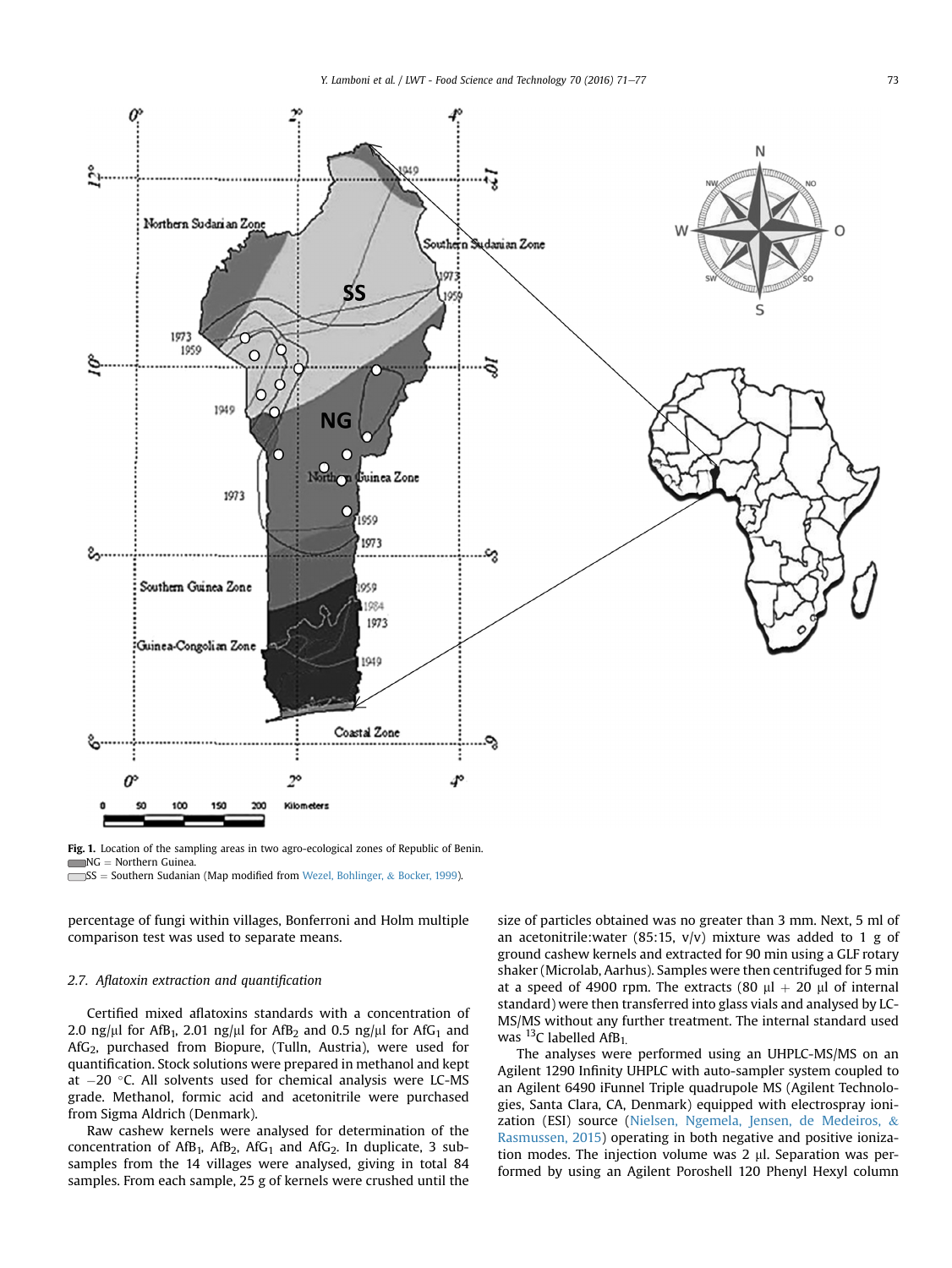(2.7  $\mu$ m, 100  $\times$  2.1 mm) operating at 40 °C and a flow of 0.4.

Linearity, limit of detection (LOD) and limit of quantification (LOQ) were determined to test the validity of the HPLC method used. Linearity was estimated by construction of a five-point calibration curve using Aflatoxins standards of  $1-50$  µg/kg of each aflatoxin. The recovery was ascertained by spiking 2  $\mu$ g/kg of AfB<sub>1</sub> and AfG<sub>1</sub>, and 1  $\mu$ g/kg of AfB<sub>2</sub> and AfG<sub>2</sub> to the clean cashew nut powder. The recoveries ranged from 84.2% to 102.9%. LOD and LOQ were determined in spiked sample as 3 and 10 times the standard deviation of the response over the slope of the calibration curve, respectively ([Nielsen et al., 2015\)](#page-7-0).

## 3. Results

## 3.1. Cashew nuts count and water content of cashew kernels

In NG, the average cashew nuts count ranged from 160 nuts/kg (Kilibo) to 185 nuts/kg (Bante) with a mean value of 172 nuts/kg whereas in SS it ranged from 152 nuts/kg (Pira) to 189 nuts/kg (Chabi-Kouma) with mean value of 174 nuts/kg (Table 1). Significant differences were noticed between the average nuts counts in both NG and SS with p-values of 0.0008 and 0.0002, respectively. The average nuts count within the country was 171 nuts/kg.

The average water content ranged from 5.7% (Ina) to 10.8% (Kilibo) in NG, with a mean value of 8.6%. In SS, it ranged from 6.3% (Penessoulou) to 10.3% (Patargo), with mean value of 8.7% (Table 1). There were significant differences between the average water contents both in NG and SS ( $p = 0.0002$ ; 0.0176). The average water content within the country was 8.6%.

#### 3.2. Occurrence and distribution of fungi

## 3.2.1. Surface disinfected samples

Using disinfected kernels, 14 and 17 of the 35 samples from respectively NG and SS contained strains of A. section Flavi ([Table 2\)](#page-5-0). The range of incidence of contamination varied in NG from 2.0 to 20.5% with mean value of 6.7% whereas it varied in SS from 0.5 to 9.5% with mean of 4.6%. Strains of A. section Nigri were noticed in all 35 samples in both zones. In NG the incidence of A. section Nigri varied from 82.5 to 96.0% with the mean of 90.2%. The range and the mean in SS were 70.5–98.5% and 87.2%, respectively ([Table 2\)](#page-5-0).

In both NG and SS, strains of A. section Nigri were the most commonly isolated followed by Eurotium, A. section Flavi, Rhizopus and Mucor [\(Table 2](#page-5-0)). The total number of strains isolated varied from 43 to 66 and from 47 to 70 in NG and SS, respectively. In NG, the highest contamination level of A. section Flavi was noticed in Bante (20.5%), whereas strains of A. section Nigri were homogeneously distributed across all locations. In SS, the highest contamination level of A. section Flavi was noticed in Penessoulou (9.5%) together with the lowest contamination level of A. section Nigri (70.5%). In SS, there was a significant difference between the contamination levels by strains of both A. section Flavi and A. section Nigri ( $p = 0.0281$ ;  $p = 0.0011$ ) ([Table 2\)](#page-5-0).

### 3.2.2. Non-disinfected samples

Two replications of 5 subsamples from the 14 locations were directly plated on culture media. Eleven and 19 of the 35 samples from respectively NG and SS contained strains of A. section Flavi ([Table 3\)](#page-5-0). The range of incidence of contamination varied from 1.3 to 32.5% in NG, with mean value of 10.0%, whereas it varied in SS from 0 to 35% with mean of 15.7%. All the samples from both zones were contaminated with A. section Nigri. The incidence of contamination varied from 75 to 98.8% (mean of 89.7%) and 83.8 $-100\%$  (mean of 93.7%) in NG in SS, respectively ([Table 3\)](#page-5-0).

Aspergillus species belonging to section Nigri were isolated in all locations in both the NG and the SS zones and they were the most commonly occurring species ([Table 3\)](#page-5-0). They were followed by Eurotium, Rhizopus, A. section Flavi and Mucor. The number of strains isolated varied from 18 to 31 and 21 to 33 in both NG and SS, respectively. The same trend as on surface disinfected samples was noticed for the highest contaminated location in NG, being Bante (32.5%). In SS, the highest contamination level of A. section Flavi was recorded in Penessoulou (35.0%) with the lowest contamination of A. section Nigri (83.75%). There was a significant difference  $(p = 0.0255)$  between levels of contamination of A. section Flavi in NG. In SS, significant differences were noticed between of contamination levels by both A. section Flavi and A. section Nigri  $(p = 0.0238; p = 0.0090)$  ([Table 3\)](#page-5-0).

## 3.3. Aflatoxins in cashew nuts

The aflatoxin content was investigated using UHPLC-MS/MS. For AfB<sub>1</sub>, AfB<sub>2</sub>, AfG<sub>1</sub> and AfG<sub>2</sub>, LOD were 0.2, 0.2, 0.05 and 0.3 µg/kg

#### Table 1

Averages nut count and water content of cashew nuts from sampling sites in Northern Guinea (NG) and Southern Sudanian (SS) agro-ecological zones of Benin in 2013.

| Agro ecological zone | Village                | Cashew nut count (Nuts/kg) $b$ | Water content $(\%)c$ |
|----------------------|------------------------|--------------------------------|-----------------------|
| NG <sup>a</sup>      |                        |                                |                       |
|                      | Alafiarou <sup>b</sup> | 178.3 ab                       | 9.2ab                 |
|                      | Bante                  | 184.7 b                        | 10.5 <sub>b</sub>     |
|                      | Ina                    | 179.9 b                        | 5.7a                  |
|                      | Kilibo                 | 160.1 a                        | 10.8 <sub>b</sub>     |
|                      | Tchaourou              | 166.4 ab                       | 8.1 ab                |
|                      | Tchatchou              | 169.8 ab                       | 8.5 ab                |
|                      | Toui                   | 163.0 ab                       | 7.4 ab                |
| mean                 |                        | $171.7 \pm 9.3$                | $8.61 \pm 1.8$        |
| SS                   |                        |                                |                       |
|                      | Birni                  | 177.8 ab                       | 8.5 ab                |
|                      | Chabi-Kouma            | 188.6 b                        | 9.9ab                 |
|                      | Kolokonde              | 179.3 b                        | 8.5 ab                |
|                      | Nagayile               | 180.5 ab                       | 7.3 ab                |
|                      | Patargo                | 172.8 ab                       | 10.3 <sub>b</sub>     |
|                      | Penessoulou            | 165.4 ab                       | 6.3a                  |
|                      | Pira                   | 152.5 a                        | 9.9ab                 |
| mean                 |                        | $174.8 \pm 11.8$               | $8.68 \pm 1.5$        |

NB: Cashew nut count and water content followed in the column by the same letter are not significantly different from each other (One way ANOVA, Tukey HSD Test at  $p \le 0.05$ ). <br><sup>a</sup> =NG = Northern Guinea; SS = Southern Sudanian.<br><sup>b</sup> =Number of replication was 10 per village.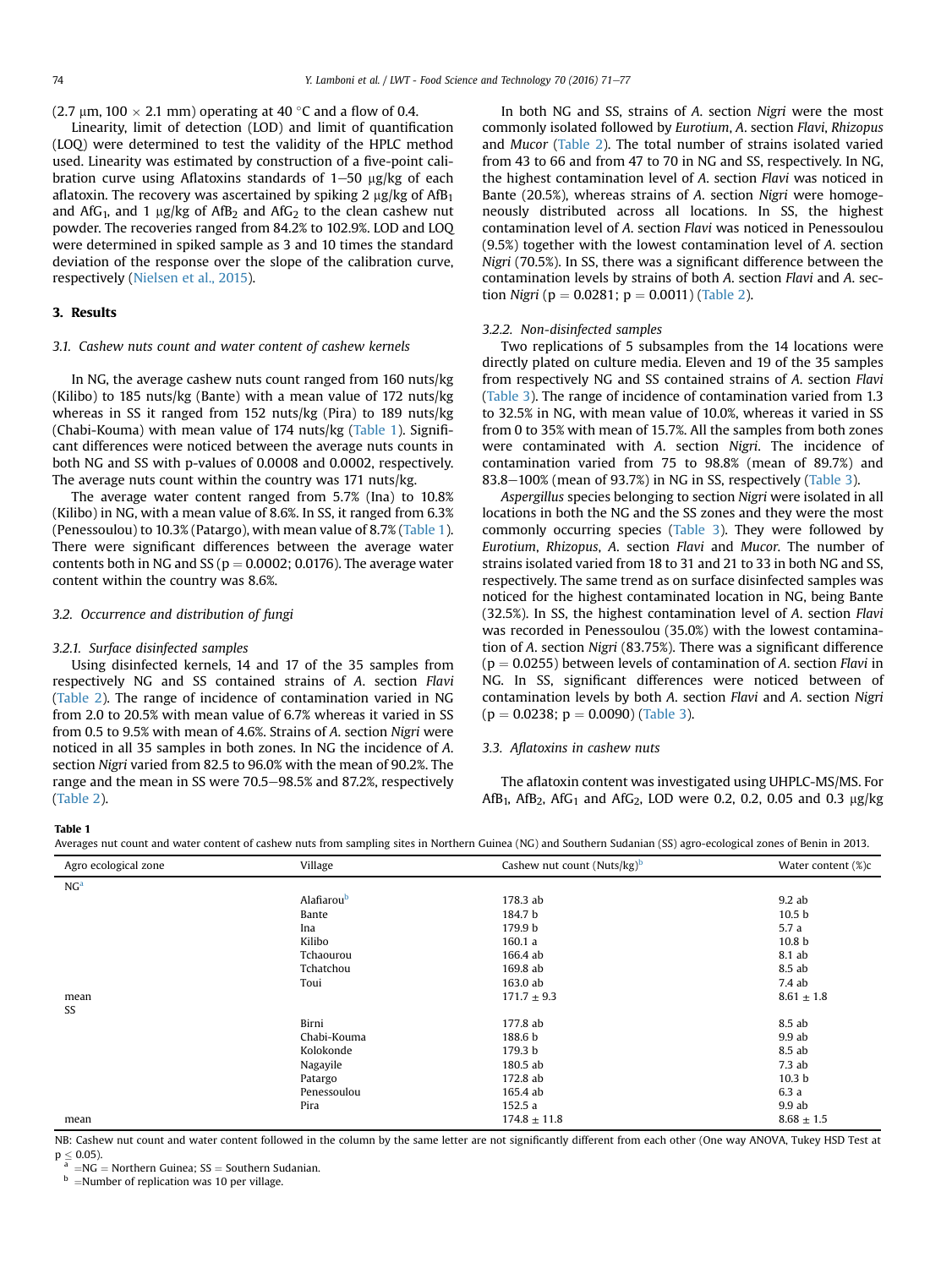#### <span id="page-5-0"></span>Table 2

Relative frequency (%) of Aspergillus section Flavi and A. section Nigri and other species isolated from surface disinfected kernels in different locations in the two agroecological zones of Benin.

| Agro-ecological zone <sup>a</sup> | Location    | Contaminated nuts (%) | Number of strains <sup>b</sup> | Flavi (%)        | Nigri (%) | Eurotium (%) | Rhizopus (%) | Mucor $(\%)$ |
|-----------------------------------|-------------|-----------------------|--------------------------------|------------------|-----------|--------------|--------------|--------------|
| NG                                | Alafiarou   | 100                   | 43                             | 2.5              | 92.5      | 40.5         | 2.5          | $\mathbf{0}$ |
|                                   | Bante       | 99.5                  | 62                             | 20.5             | 96.0      | 56.7         | 5.5          | 1.5          |
|                                   | Ina         | 99.5                  | 53                             | 9.0              | 91.5      | 76.0         | 2.0          | 1.5          |
|                                   | Kilibo      | 100                   | 55                             | 5.0              | 91.5      | 90.0         | 4.0          | 0            |
|                                   | Tchaourou   | 100                   | 66                             | 5.0              | 88.0      | 86.0         | 14.5         | 0.5          |
|                                   | Tchatchou   | 100                   | 56                             | 2.0              | 89.5      | 75.0         | 7.0          | 1.5          |
|                                   | Toui        | 100                   | 53                             | 3.0              | 82.5      | 84.0         | 1.5          | 1.0          |
| Mean                              |             |                       |                                | 6.7              | 90.2      |              |              |              |
| Median                            |             |                       |                                | 5.0              | 91.5      |              |              |              |
| Number of positive/total samples  |             |                       |                                | 14/35            | 35/35     |              |              |              |
| Number of positive/total kernels  |             |                       | 48/700                         | 633/700          |           |              |              |              |
| SS                                | Birni       | 99.5                  | 47                             | 0.5a             | 88.7 ab   | 47.3         | 4.17         | 0.5          |
|                                   | Chabi-kouma | 100                   | 58                             | 4.5 <sub>b</sub> | 95.5 b    | 33.5         | 5.5          | 0.5          |
|                                   | Kolokonde   | 92.5                  | 61                             | 6.5 <sub>b</sub> | 77.0 a    | 75.5         | 5.5          | 1.0          |
|                                   | Nagayile    | 99.5                  | 53                             | 3.5 <sub>b</sub> | 87.5 ab   | 69.3         | 2.5          | 0            |
|                                   | Patargo     | 99.5                  | 56                             | 7.0 <sub>b</sub> | 98.5 b    | 62.5         | 1.5          | 0.5          |
|                                   | Penessoulou | 100                   | 70                             | 9.5 <sub>b</sub> | 70.5a     | 94.0         | 11.0         | 2.0          |
|                                   | Pira        | 100                   | 51                             | 0.5a             | 93.0 ab   | 96.5         | 0.5          | 0            |
| Mean                              |             |                       |                                | 4.6              | 87.2      |              |              |              |
| Median                            |             |                       |                                | 4.5              | 88.9      |              |              |              |
| Number of positive/total samples  |             |                       | 17/35                          | 35/35            |           |              |              |              |
| Number of positive/total kernels  |             | 34/700                | 637/700                        |                  |           |              |              |              |

NB: Means of contamination of cashew nuts by strains of A section Flavi and A. section Nigri followed by the same letter are not significantly different from each other (One way ANOVA, Tukey HSD Test at  $p \le 0.05$ ).

<sup>a</sup> = NG = Northern Guinea; SS = Southern Sudanian. b = on a total number of 100 kernels plated per village.

### Table 3

Relative frequency (%) of Aspergillus section Flavi and A. section Nigri and other species isolated from non-disinfected kernels in different locations in the two agro-ecological zones of Benin.

| Agro-ecological zone <sup>a</sup> | Location    | Contaminated nuts (%) | Number of strains <sup>b</sup> | Flavi (%) | Nigri (%)        | Eurotium (%) | Rhizopus (%) | Mucor (%) |
|-----------------------------------|-------------|-----------------------|--------------------------------|-----------|------------------|--------------|--------------|-----------|
| NG                                | Alafiarou   | 100                   | 21                             | 6.5ab     | 95               | 52.5         | 7.5          | 1.3       |
|                                   | Bante       | 100                   | 31                             | 32.5 b    | 96.30            | 60.0         | 28.8         | 2.5       |
|                                   | Ina         | 100                   | 22                             | 10.0ab    | 98.8             | 62.5         | 10.0         | 0         |
|                                   | Kilibo      | 100                   | 18                             | 10.0ab    | 75               | 92.5         | $\Omega$     | 0         |
|                                   | Tchaourou   | 100                   | 29                             | 6.3ab     | 91.3             | 88.8         | 15.0         | 3.8       |
|                                   | Tchatchou   | 100                   | 26                             | 1.3a      | 93.8             | 73.8         | 17.5         | 2.5       |
|                                   | Toui        | 100                   | 20                             | 3.8a      | 78.8             | 91.3         | 1.3          | 0         |
| Mean                              |             |                       |                                | 10.0      | 89.7             |              |              |           |
| Median                            |             |                       |                                | 6.5       | 93.8             |              |              |           |
| Number of positive/total samples  |             |                       |                                | 11/35     | 35/35            |              |              |           |
| Number of positive/total kernels  |             |                       | 30/280                         | 253/280   |                  |              |              |           |
| SS                                | Birni       | 100                   | 28                             | 25.0ab    | 93.8 ab          | 42.5         | 15.0         | 0         |
|                                   | Chabi-kouma | 100                   | 28                             | 13.8 ab   | 93.8 ab          | 45.0         | 22.5         | 2.5       |
|                                   | Kolokonde   | 100                   | 31                             | 17.5ab    | 92.5 ab          | 41.3         | 3.0          | 1.5       |
|                                   | Nagayile    | 100                   | 26                             | 7.5ab     | 97.5 b           | 58.8         | 12.5         | 1.3       |
|                                   | Patargo     | 100                   | 22                             | 11.3 ab   | 100 <sub>b</sub> | 67.5         | 1.3          | 0         |
|                                   | Penessoulou | 100                   | 33                             | 35.0 b    | 83.8 a           | 93.8         | 27.50        | 2.5       |
|                                   | Pira        | 100                   | 21                             | 0a        | 92.5 ab          | 97.5         | 2.5          | 0         |
| Mean                              |             |                       |                                | 15.7      | 93.4             |              |              |           |
| Median                            |             |                       |                                | 13.8      | 93.8             |              |              |           |
| Number of positive/total samples  |             |                       |                                | 19/35     | 35/35            |              |              |           |
| Number of positive/total kernels  |             |                       | 43/280                         | 263/280   |                  |              |              |           |

NB: Means of contamination of cashew nuts by strains of A section Flavi and A. section Nigri, followed in column by the same letter are not significantly different from each other (One way ANOVA, Tukey HSD Test at  $p \le 0.$ 

<sup>a</sup> =NG = Northern Guinea; SS= Southern Sudanian.<br><sup>b</sup> =on a total number of 40 kernels plated per village.

whereas LOQ were 0.9, 0.7, 0.2 and 1.1 µg/kg, respectively. Linearity of the measurements was checked for a standard solution of aflatoxins on spiked matrix. Calibration curves were  $y_{\text{AfB1}} = 2E+06x +$ 53.437,  $y_{AIB2} = 335489x - 31.754$ ,  $y_{AIG1} = 4E+06 + 26.496$  and  $y_{\text{AfG2}} = 745588x + 24.423$  with correlation coefficients  $(R^2)$  of 0.9993, 0.9908, 0.9968 and 0.9994, respectively.

Among the 84 cashew nut samples analysed, no sample revealed an aflatoxin content above the LOD.

# 4. Discussion

The international trade of cashew nuts is regulated based on several quality parameters including water content, nuts count and aflatoxin content [\(Cashew handbook, 2014](#page-7-0)). These parameters give information about the quality of the product. [Namdeo, Koulagi, and](#page-7-0) [Wader \(2007\)](#page-7-0) concluded that the water in Indian cashew nuts inversely affected the price and the grade, and the higher the number of nuts per kilogram, the poorer their quality. According to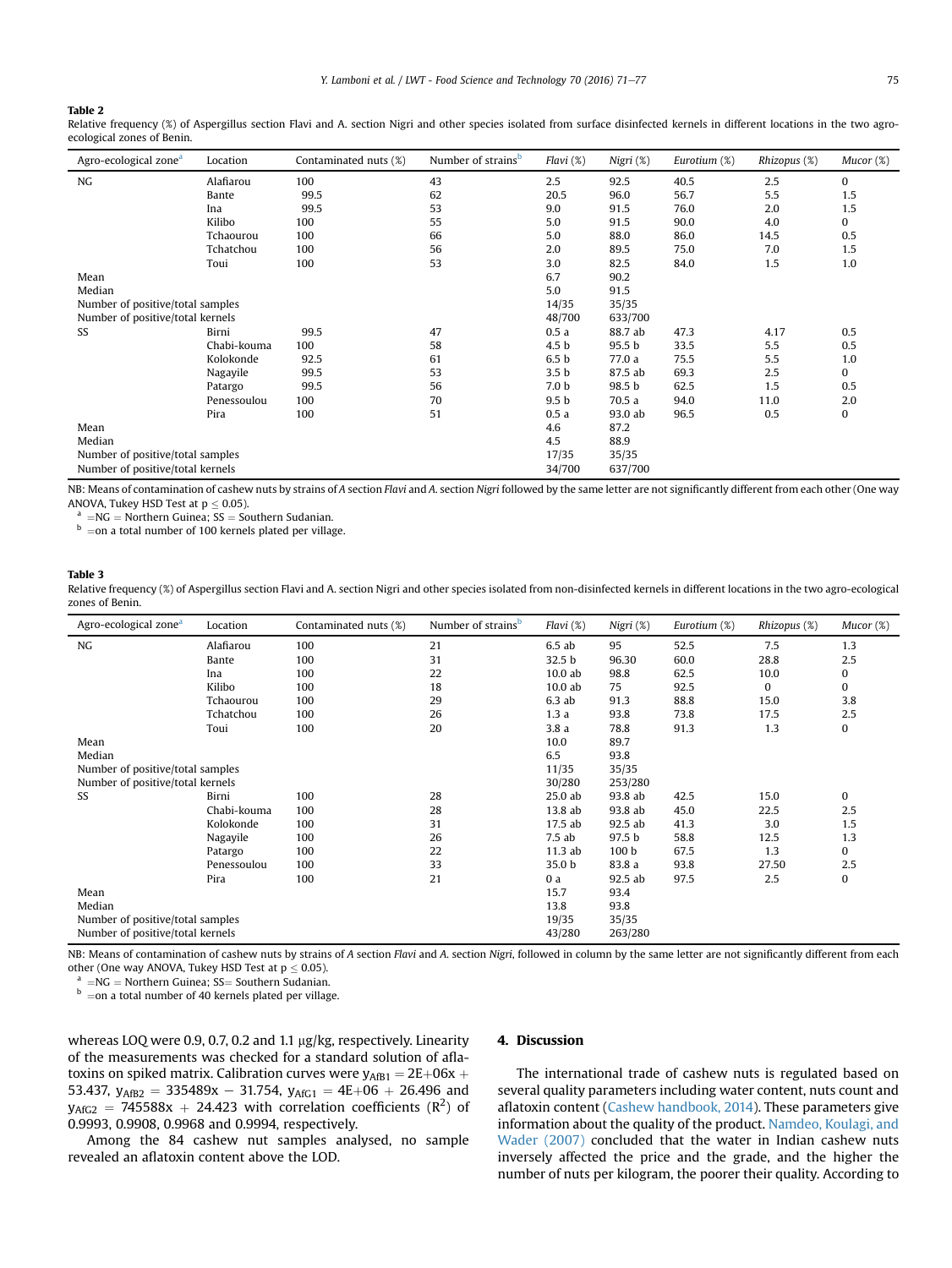<span id="page-6-0"></span>[ACi \(2012\)](#page-7-0) the nuts counts are usually in the range of  $150-210$  nuts/ kg with 170 nuts/kg to 190 nuts/kg being nuts of excellent or very good quality, and the recommended water content for storage is 12% or less. The cashew counts in our study were on average 172 nuts/kg and 174 nuts/kg in NG and SS, respectively. These values agreed with those recently mentioned by [Adeniyi and Adedeji](#page-7-0) [\(2015\)](#page-7-0) in a similar study in Nigeria.

The average water contents of cashew nuts measured in our study were 8.6% and 8.7. These values were below the maximum water level allowed for export, being 12% [\(ACi, 2012\)](#page-7-0). Similar studies carried out in Nigeria by [Adeniyi and Adedeji \(2015\)](#page-7-0) recorded water contents of 7.6% and 7.4% in North-Central region. This study area, regarding latitude, is similar to the Northern Guinea and Southern Sudanian regions of Benin, with similar temperature and relative humidity. The water content noticed across both agro-ecological zones can also be explained by the fact that our samples were collected directly from the farmers' storage structure, where harvested cashew nuts might have had time to lose water since harvest.

The recommended harvesting practice for cashew nuts is to collect the nuts when the fruits fall, ensuring that only ripe nuts are collected; but it makes microbial contamination possible via the soil [\(Cashew Handbook, 2014\).](#page-7-0) Indeed, it is well known that microbial contamination of foodstuffs is mainly via contact during harvesting, with spores present in the soil, but also via insect infestation to damaged or cracked crops, and by crosscontamination during processing ([De Saeger, 2011; Lamboni](#page-7-0) & [Hell, 2009\)](#page-7-0).

In this study, the mycobiota encountered on raw cashew kernels predominantly belonged to the Aspergillus genera, namely Flavi and Nigri groups. The species of these genera are mainly post-harvest fungi reported to be predominant in NG and SS of Benin ([Cardwell](#page-7-0) & [Cotty, 2002\)](#page-7-0). Our results showed that A. section Nigri, Eurotium, A. section Flavi, Rhizopus and Mucor were present on cashew nuts in both zones. Several studies on raw cashew kernels showed similar results. Either at farmer's and retailer's gates [\(Freire](#page-7-0) & [Kozakiewicz, 2005](#page-7-0)) or in storehouses [\(Adeniyi](#page-7-0) & [Adedeji, 2015;](#page-7-0) [Gyedu-Akoto, Lowor, Assuah, Kumi,](#page-7-0) & [Dwomoh, 2014](#page-7-0)), Aspergillus strains mainly A. niger followed by A. flavus, and Penicillium were predominantly recorded on raw cashew nuts.

Although several strains belonging to A. section Flavi were recorded in our samples, the UHPLC-MS/MS analysis for aflatoxins content revealed that all tested samples were below the detection limit. Indeed, surface contamination with potentially toxigenic fungi does not always mean the presence of mycotoxins. It is well known that fungal growth and toxin production depend on several factors including water activity, temperature, food substrate and strain of the mould ([Milhome et al., 2014](#page-7-0)).

Several studies reported the presence of mycotoxins on nuts and nutty products including almonds and hazelnuts ([El tawila et al.,](#page-7-0) [2013](#page-7-0)), pistachios ([Dini, Khazeli, Roohbakhsh, Madadlou,](#page-7-0) & [Pourenmdari, 2013\)](#page-7-0) and Brazil nuts ([Reis et al., 2012\)](#page-7-0) but there are limited studies that investigated the natural occurrence of aflatoxins on raw cashew nuts. [Freire et al. \(1999\)](#page-7-0) reported that cashew nuts from Brazil were aflatoxin free. In Ghana, [Gyedu-Akoto](#page-7-0) [et al. \(2014\)](#page-7-0) reported a maximum of 0.09 ppb as total aflatoxins on raw kernels, which is far lower than the 20 ppb limit of Ghana standards authority and the World Health Organisation (WHO), and also the EU limits of 4 µg/kg ([European Commission, 2010](#page-7-0)). Moreover, there were many studies on the occurrence of aflatoxins on processed cashew nuts, but most of them reported also no presence of aflatoxin, or aflatoxins levels lower than the EU limits. [Leong,](#page-7-0) [Ismail, Latif, and Ahmad \(2010\)](#page-7-0) concluded that cashew nuts purchased from retail outlets in Malaysia were aflatoxins free. Abdulla (2013) and [Gyedu-Akoto et al. \(2014\)](#page-7-0) reported total aflatoxins concentration to be only 0.185 ppb and 0.3 ppb on roasted kernels from Iraq and Ghana, respectively.

In contrast, there were some reports on the presence of aflatoxins on processed cashew nuts that exceeded the EU limits ([Milhome et al., 2014; Acevedo et al., 2011\)](#page-7-0). The presence of aflatoxin on processed nuts could be explained by possible fungi growth during storage or shipment prior to processing.

Thus far, the overall findings presented in this paper show that raw cashew nuts from Benin are within the limits of water content and nuts count for export, and have aflatoxin levels below the limit of detection. The absence of aflatoxin in cashew nut could be explained by its thick shell that is the first barrier for microbial contamination [\(Lund, Baird-Parker,](#page-7-0) & [Gould, 2000\)](#page-7-0). Also, cashew nuts are known to contain tannins, which potentially supress aflatoxins formation [\(Molyneux, Mahoney, Kim,](#page-7-0) & [Campbell, 2007](#page-7-0)).

Despite the fact that freshly harvested cashew nuts from Benin seem to be safe with regard to aflatoxins, it is highly and mainly contaminated by strains of A. section Nigri from which A. niger is known to produce ochratoxin A and fumonisin ([Frisvad et al., 2011;](#page-7-0) [Gerez, Dallagnol, Ponsone, Chulze,](#page-7-0) & [Font de Valdez, 2014; Nielsen,](#page-7-0) [Mogensen, Johansen, Larsen,](#page-7-0) & [Frisvad, 2009\)](#page-7-0). Due to the high level of contamination by strains of A. section Nigri, further investigation will focus on the screening of ochratoxin A and fumonisin in raw nuts. Unfortunately, there is no EU and WHO regulations regarding these mycotoxins, for raw or processed cashew nuts, that could help ranging cashew nuts as good or bad quality. Nevertheless, good agricultural practices need to be strengthened to ensure that the quality is kept constant or improved based on known regulations, namely water content, nuts count and aflatoxin level.

#### 5. Conclusion

The occurrence of Aspergillus section Flavi and A. section Nigri was investigated together with the presence of aflatoxins in raw cashew kernels. We conclude that Beninese cashew nuts are contaminated by strains of A. section Nigri, while few with strains of A. section Flavi where isolated. The presence of strains from the Flavi group did not result in aflatoxin contamination since samples were below the detection limit. Therefore, based on available regulations on water content, nuts count and aflatoxin level, Beninese cashew nuts were in the range of good quality for export.

## Acknowledgments

The first author (Y. L.) gratefully thanks Wageningen University for financial support, the International Institute of Tropical Agriculture in Benin for support in sampling, and the Department of System Biology of Technical University of Denmark for providing the infrastructure of laboratories for mycological and aflatoxin analyses. We thank Agilent Technologies for the Thought Leader Donation of the UHPLC-MS/MS system.

## Appendix A. Supplementary data

Supplementary data related to this article can be found at [http://](http://dx.doi.org/10.1016/j.lwt.2016.02.017) [dx.doi.org/10.1016/j.lwt.2016.02.017.](http://dx.doi.org/10.1016/j.lwt.2016.02.017)

### References

- [Abdulla, N. Q. F. \(2013\). Evaluation of fungal](http://refhub.elsevier.com/S0023-6438(16)30096-2/sref1) flora and mycotoxin in some important nut products in Erbil local markets. [Research Journal of Environmental and Earth](http://refhub.elsevier.com/S0023-6438(16)30096-2/sref1) [Sciences, 5](http://refhub.elsevier.com/S0023-6438(16)30096-2/sref1), 330-[336](http://refhub.elsevier.com/S0023-6438(16)30096-2/sref1).
- [Acevedo, A., Smith, J., Ana, Y., & Villarroel, R. \(2011\). Incidence of moulds and](http://refhub.elsevier.com/S0023-6438(16)30096-2/sref2) presence of afl[atoxin on toasted cashew nuts \(](http://refhub.elsevier.com/S0023-6438(16)30096-2/sref2)Anacardium occidentale L.) in Venezuela. [The Annals of the University Dunarea de Jos of Galati Fascicle VI](http://refhub.elsevier.com/S0023-6438(16)30096-2/sref2)-[Food](http://refhub.elsevier.com/S0023-6438(16)30096-2/sref2) Technology,  $35(2)$ ,  $9-15$ .